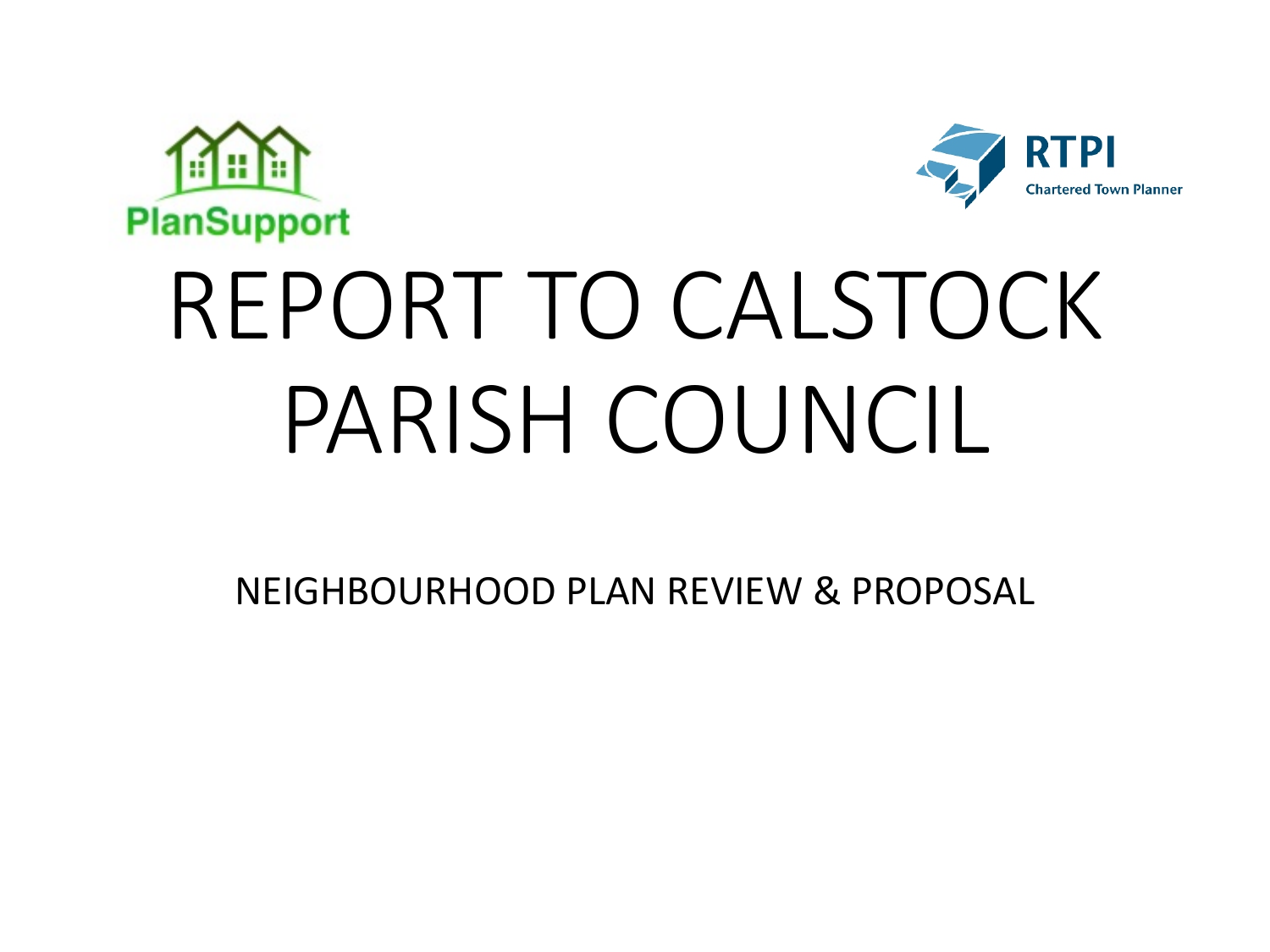# **Contents**

Introduction

Key Themes

#### Initial Review Suggestions

#### Forward process

- Developing the evidence base and Mapping
- Deepening engagement
- Drawing conclusions, vision and aims, policies and proposals

#### Cost estimate and potential grant sources

Organisation

**Conclusions** 

# **Key Themes**

- Housing (seeking a balanced supply strategic requirements / affordable housing needs survey / market needs assessment)
- Character and landscape (conserving village character and green spaces between villages)
- Access to services (transport Links/employment)
- Biodiversity (wild habitats).

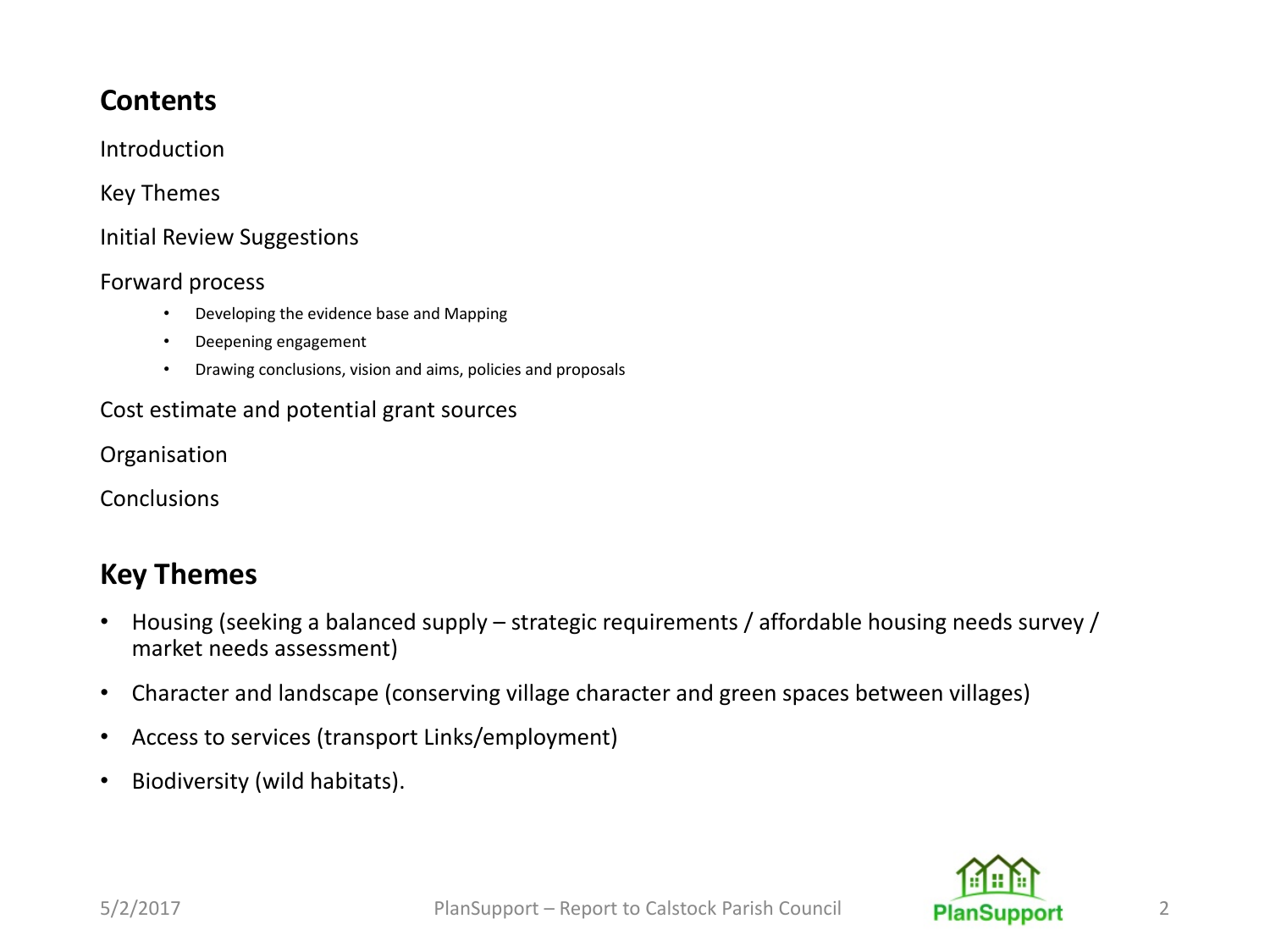# **Introduction**

In November 2016 I prepared a review of the work to that date carried out in bringing forward a Neighbourhood Plan for Calstock.

This was discussed at a meeting with Parish Council and Steering Group members on the same day, and I was asked to prepare a more detailed report and proposal to help the Plan progress.

This report follows.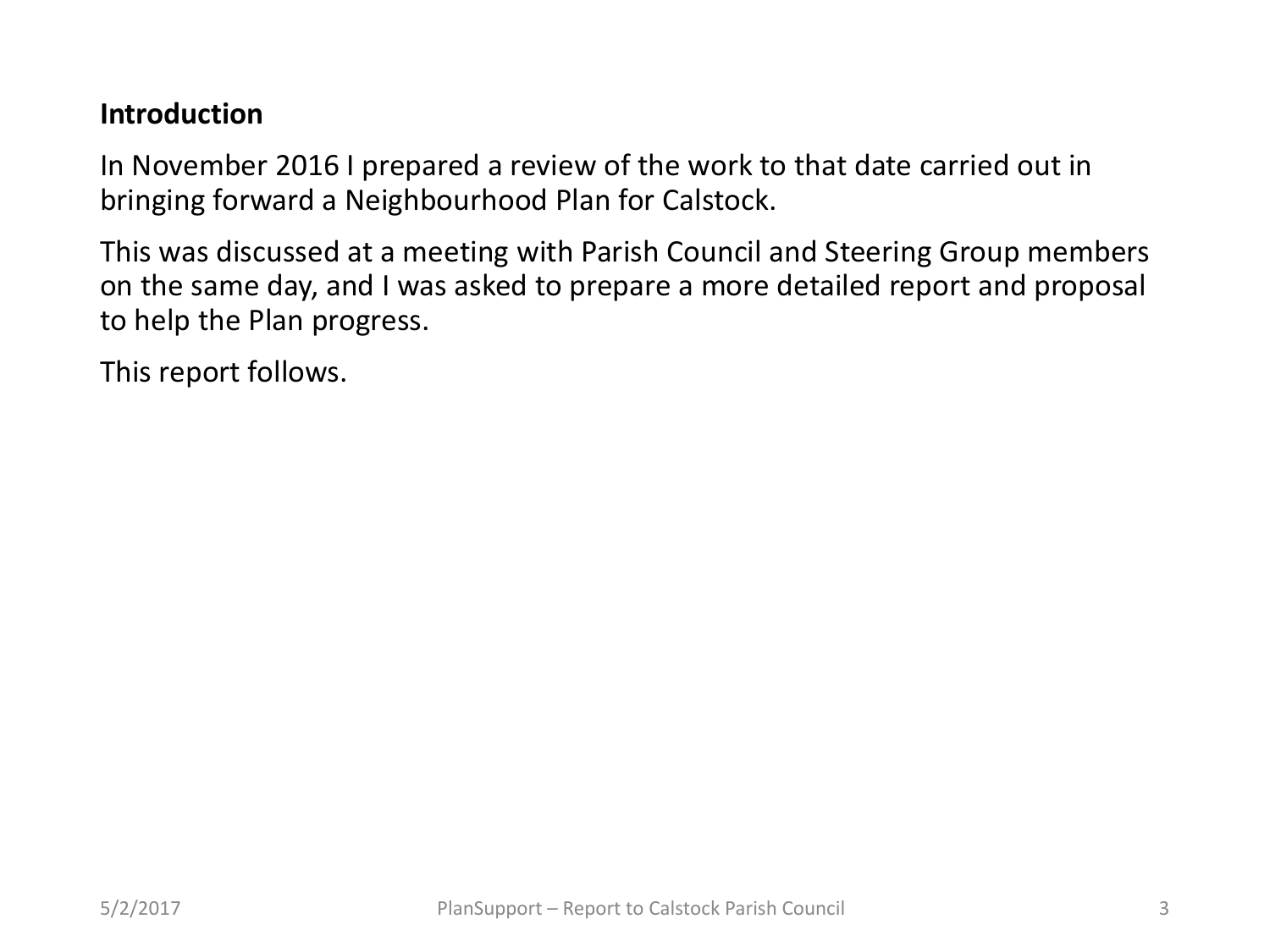# **Initial Review Suggestions**

- Evidence gaps
- **Consultation imbalance**
- Process to go forward
- The next steps drawing conclusions, vision and aims, policies and proposals
- Estimated costs and grant sources

# **Forward Process**

#### Action 1: Developing the Evidence base:

Website based document with links to the key evidence material. It should cover, in brief (two  $-$  three paragraphs for each subject):

- History of the area and basic population demographics
- Heritage assets (Statutory and non-statutory)
- Landscape
- Biodiversity
- Employment and economy, census data, wages, benefits, range of firms, agricultural diversity, tourism,
- Facilities and amenities, transport, inclusion access to services
- Housing supply and requirements
- Other significant local factors (land contamination, WHS etc).
- Other plans and strategies, e.g. the NPPF, Cornwall Local Plan, AONB management Plan, WHS documentation, Parish Plan etc)

Conclude with a broad summary conclusions statement and SWOT and PEST analyses.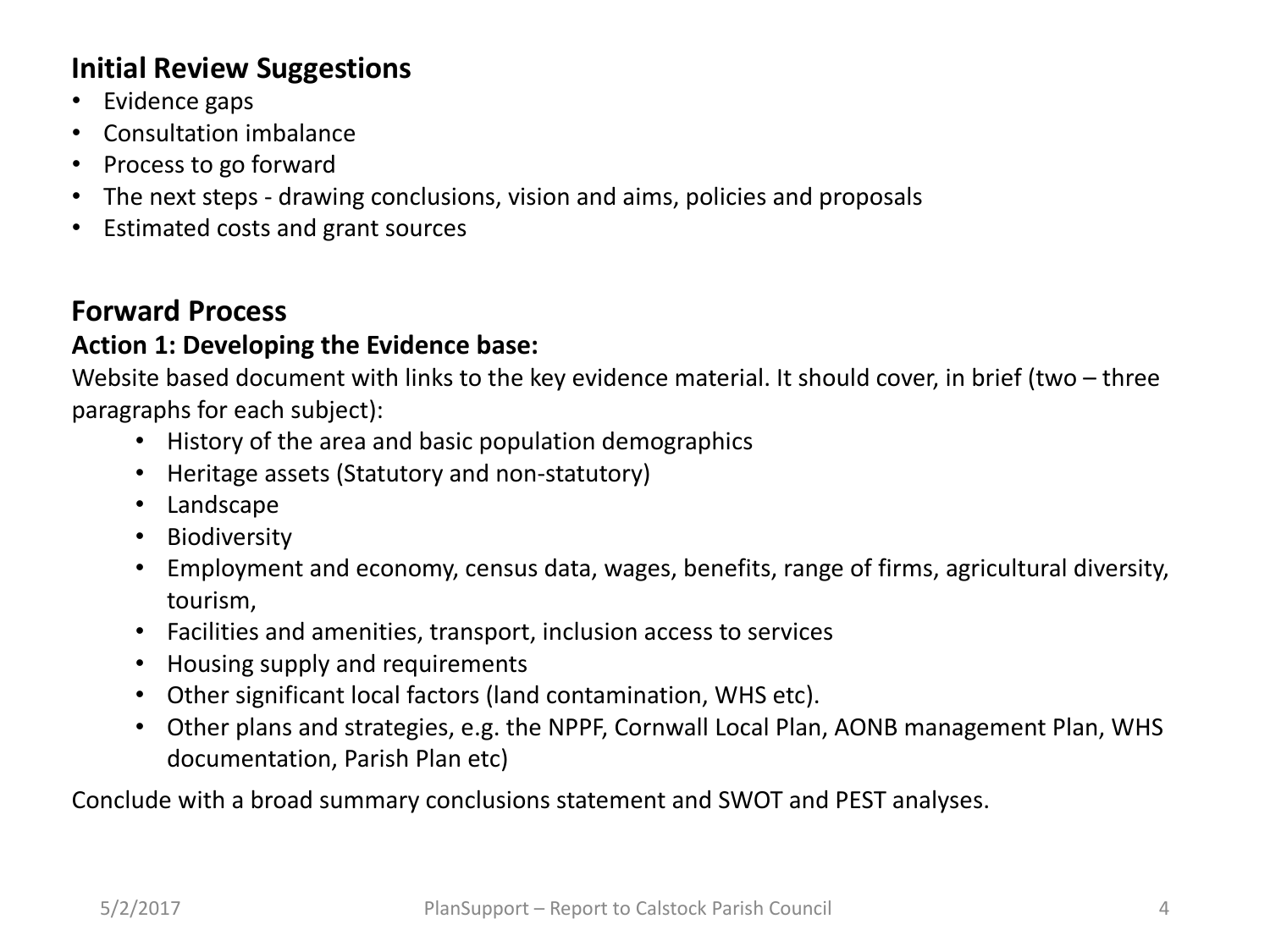#### **Some aspects need more detailed and original study:**

- **Housing supply and requirements** Whilst the CLP strategic context is now settled, and some data from the Housing Register is available, a housing needs survey and assessment would be very informative and provide stronger justification for any proposals.
- Heritage assets (Statutory and non-statutory) eventually you will need to show how any plan proposals impact on these assets and how the impacts can be mitigated. This could involve a more formalised Heritage and Character Assessment. (see e.g. attached)
- Landscape given the importance of the space between villages and the desire for boundaries, and the presence of multiple designations, I think a full Local Landscape Character Assessment is necessary. This can be carried out by Cornwall's landscape team with the assistance fro volunteers.
- Village edge assessment linked to the above, to provide the evidence that any sites for development constitute 'sustainable development', and that boundaries are defensible on same basis, there should be a field by field assessment based on the 12 sustainability principles in the NPPF.
- **Biodiversity** Clearly seen as important locally, a detailed data set derived from MAGIC, CWT Resource Map, LLCA results etc.
- **Transport, inclusion access to services** Full audit of what's available, where, when, accessibility etc.

#### **Action 2: Mapping and Geography**

• All to be mapped  $-$  suggest use Parish Online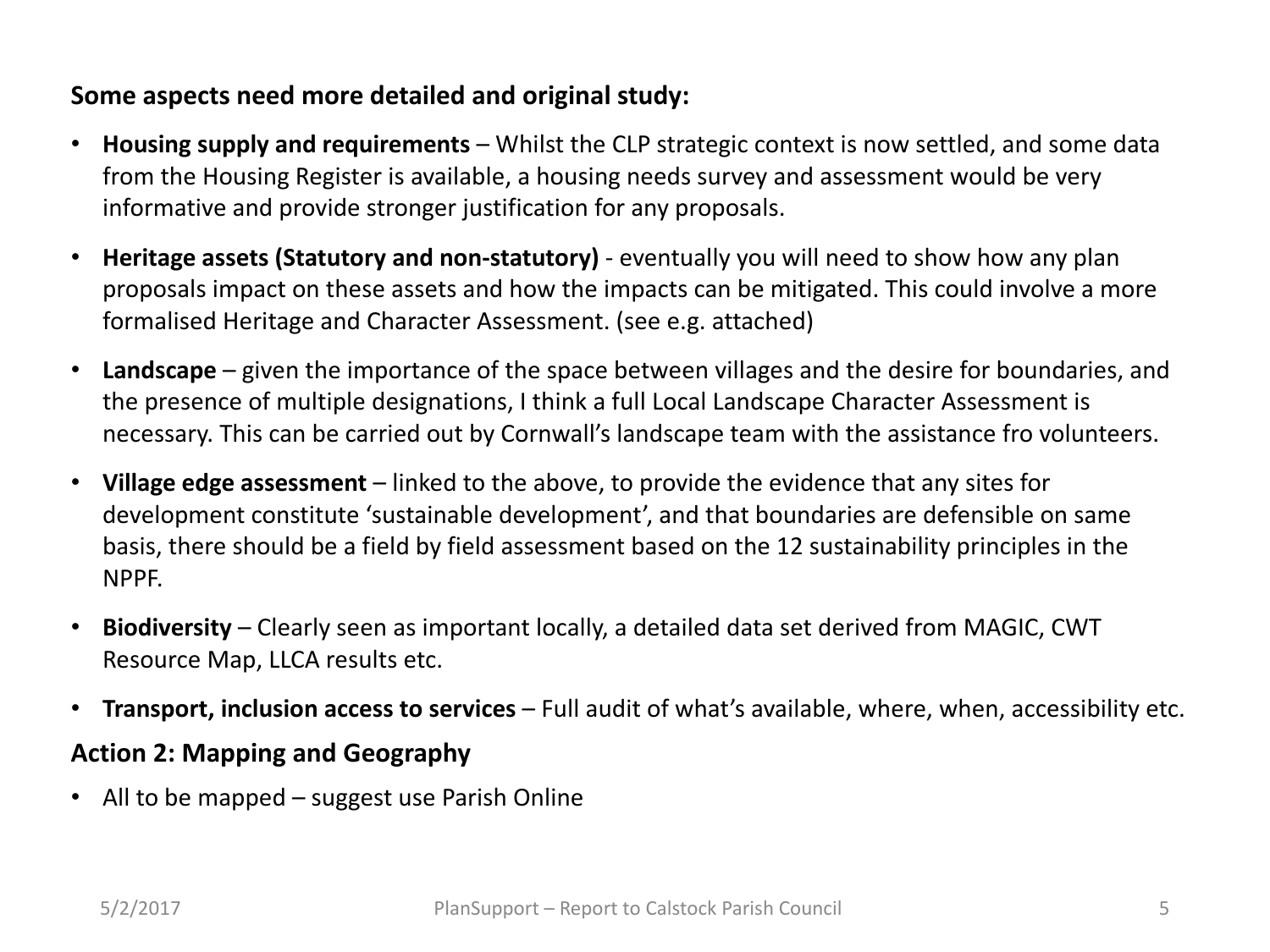#### Action 3: Deepening engagement

- Write an engagement statement of intent and improve communications
- Additional volunteer recruitment to tasks.
- Stakeholder engagement  $-$  identify and ensure they are involved.
- Getting a younger view  $-$  for example by:
	- a small stall set up in or outside the local pubs, village shops etc, or
	- hosting a gig in the community centre and incorporating the consultation with that
	- School events such a summer fairs

# Action 4: Drawing conclusions, vision and aims, policies and proposals

- Community workshop to generate overall vision and aims from the evidence base
- Data for each village area drawn-out from evidence base and area working groups to come forward with proposals for their areas
- Community workshop to put together outline principles of the Plan with policy intentions identified
- Steering group draw up first draft plan
- Steering group prepare Sustainability Statement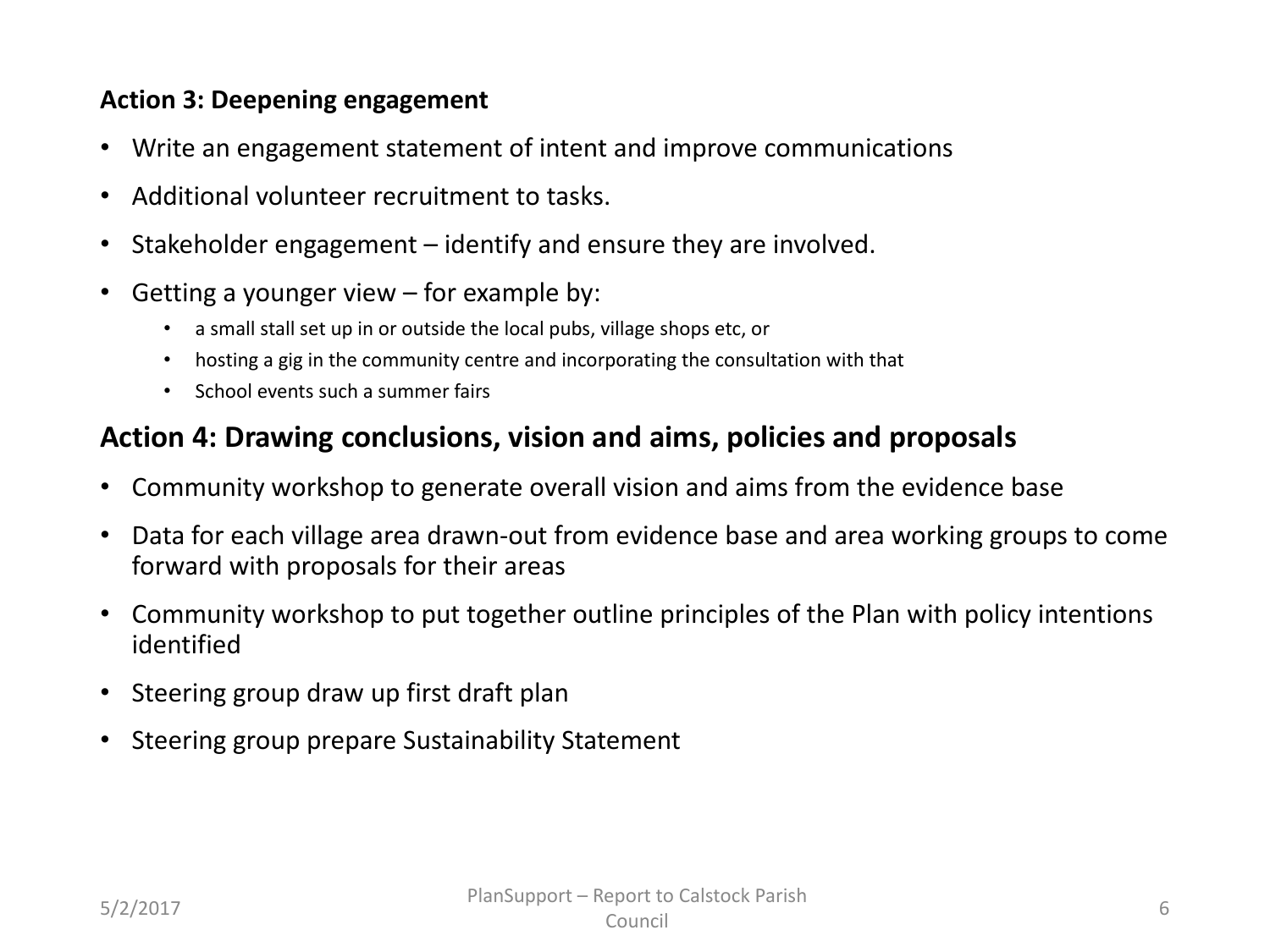# **Organisation**



CC support through **Community Liaison Officer** Planning contact Landscape Team Historic Fnvironment Team Affordable Housing Team

### Project Manager:

- provide basic support and project management of the preparation of the neighbourhood plan,
- assist with the creation and carrying out of community engagement proposals,
- act on behalf of the Steering Group and Working Groups in securing action,
- give a basic policy advice service,
- support the plan writing stages with the editing and assembly process,
- prepare Neighbourhood Plan funding applications on behalf of the Parish Council
- set up basic IT systems to facilitate the Neighbourhood Plan process, including Dropbox (for the Steering Group and each working group to store and manipulate documents), Doodle (making meetings), SurveyMonkey (for online surveys) and Parish Online (for digital mapping)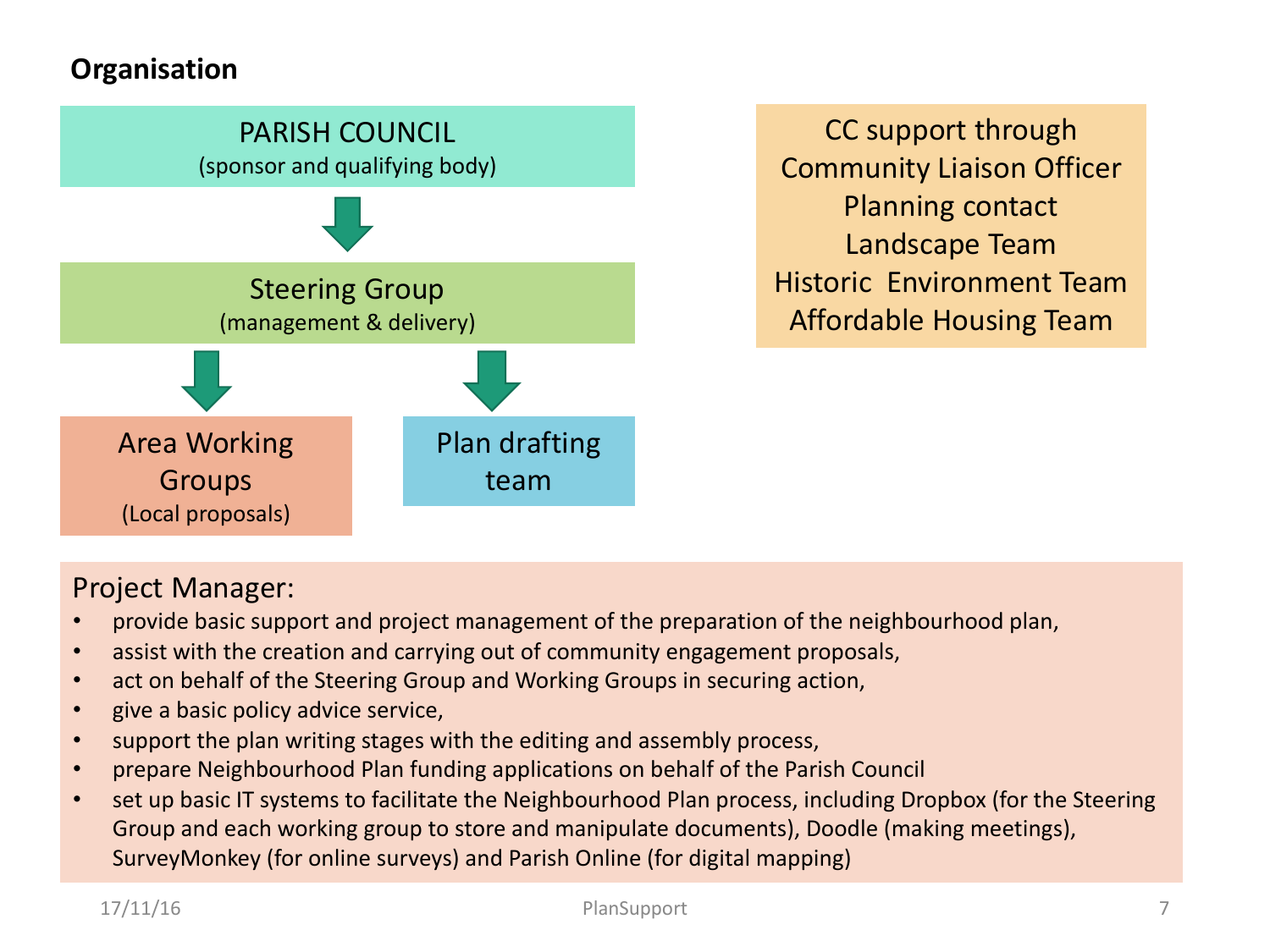# **Project Manager Support**

| <b>ACTIONS</b>                                                  | <b>PROPOSED ACTIVITY</b>                                                                                                                                                                                                                                                                                                                                                                                                                                                       |  |  |  |
|-----------------------------------------------------------------|--------------------------------------------------------------------------------------------------------------------------------------------------------------------------------------------------------------------------------------------------------------------------------------------------------------------------------------------------------------------------------------------------------------------------------------------------------------------------------|--|--|--|
| <b>Setting Up</b>                                               | Familiarisation discussions and setting up administrative<br>arrangements                                                                                                                                                                                                                                                                                                                                                                                                      |  |  |  |
|                                                                 | Brief review of organisational structure and documentation<br>and recommendations for adjustment if necessary, and<br>preparation of revised ToR.                                                                                                                                                                                                                                                                                                                              |  |  |  |
|                                                                 | Set up task list and project plan (see below)                                                                                                                                                                                                                                                                                                                                                                                                                                  |  |  |  |
|                                                                 | Budget preparation, forecasting and management                                                                                                                                                                                                                                                                                                                                                                                                                                 |  |  |  |
|                                                                 | <b>Preparation of Locality Grant</b><br>bid, liaison with Locality                                                                                                                                                                                                                                                                                                                                                                                                             |  |  |  |
| <b>Developing the evidence base</b>                             | Including setting up website, preparing briefs and seeking<br>goutations, liaison and correspondence with external<br>agencies, support with finding and reviewing data, design of<br>questionnaires for original research, setting up Survey<br>Monkey, Twitter etc.                                                                                                                                                                                                          |  |  |  |
| Deepening the engagement process                                | Write engagement strategy, support volunteer recruitment,<br>stakeholder identification and support in engagement<br>process, exhibition preparation, room booking, engagement<br>event management, media liaison, etc                                                                                                                                                                                                                                                         |  |  |  |
| Drawing conclusions, vision and aims, policies and<br>proposals | Work with Steering Group to design workshop process;<br>Facilitate meetings; create documentation, attend and<br>record/advise workshops. Etc<br>Provide support for working group chairs in setting up and<br>managing meetings; carrying out research; meeting with CC,<br>landowners, developers etc,; running focus groups; designing<br>community involvement approaches, questionnaire, flyers,<br>leaflets; providing planning policy interpretation and advice<br>etc. |  |  |  |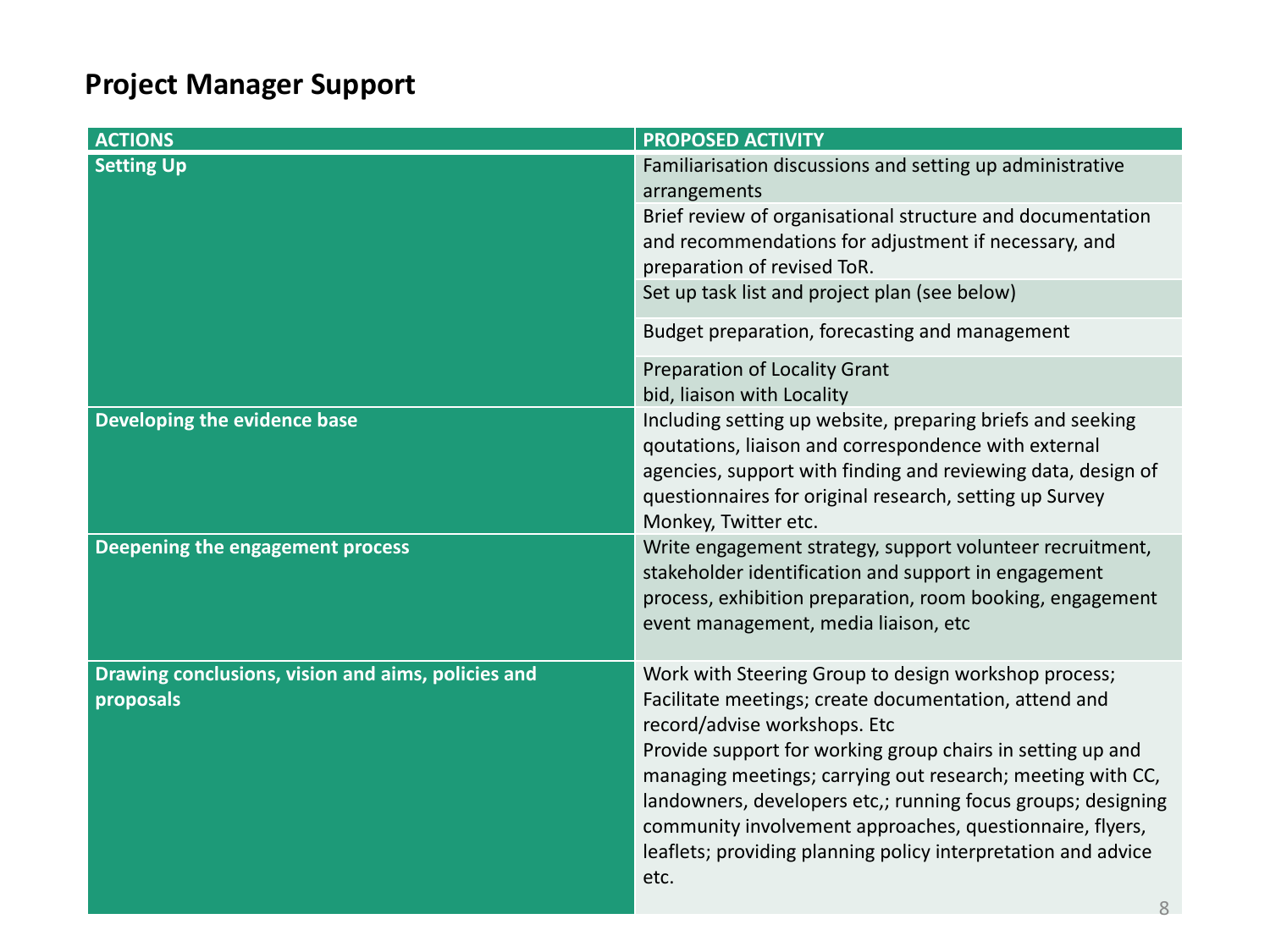| <b>Preparation of Draft</b>                                                                        | Facilitate outline strategy and policy/proposal development sessions (2), technical writing training workshop, advice on                                                                                                                                         |
|----------------------------------------------------------------------------------------------------|------------------------------------------------------------------------------------------------------------------------------------------------------------------------------------------------------------------------------------------------------------------|
| <b>Neighbourhood Plan</b>                                                                          | technical writing, drafting and editing support.                                                                                                                                                                                                                 |
| <b>Pre-submission</b>                                                                              | Preparation of consultation materials, formal letters and adverts, press liaison. Setting up consultation response                                                                                                                                               |
| <b>Consultation</b>                                                                                | management system.                                                                                                                                                                                                                                               |
| <b>Submission</b>                                                                                  | Assistance with review in light of consultation feedback, Ensuring all Basic Conditions documents are in good order and<br>submitted as per legal requirements.                                                                                                  |
| <b>General</b><br>administrative,<br>project planning and<br>policy support not<br>included above. | Maintaining records, assisting with agenda preparation, progress chasing, liaison with Steering Group Chairperson and<br>Parish Clerk, responding to queries, attending Steering Group etc, setting up and maintaining Twitter, Survey Monkey,<br>Parish Online. |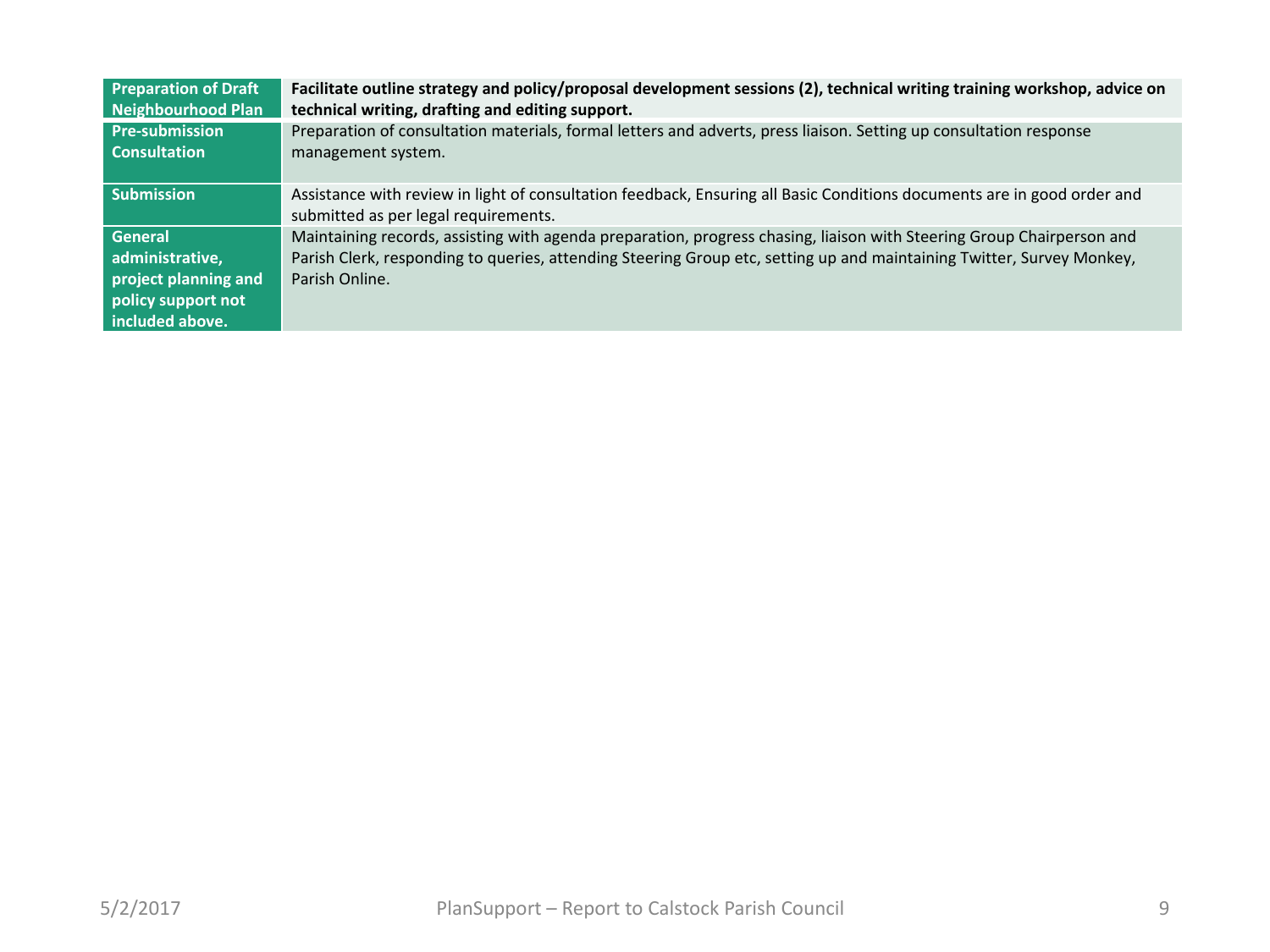#### **The Milestones**

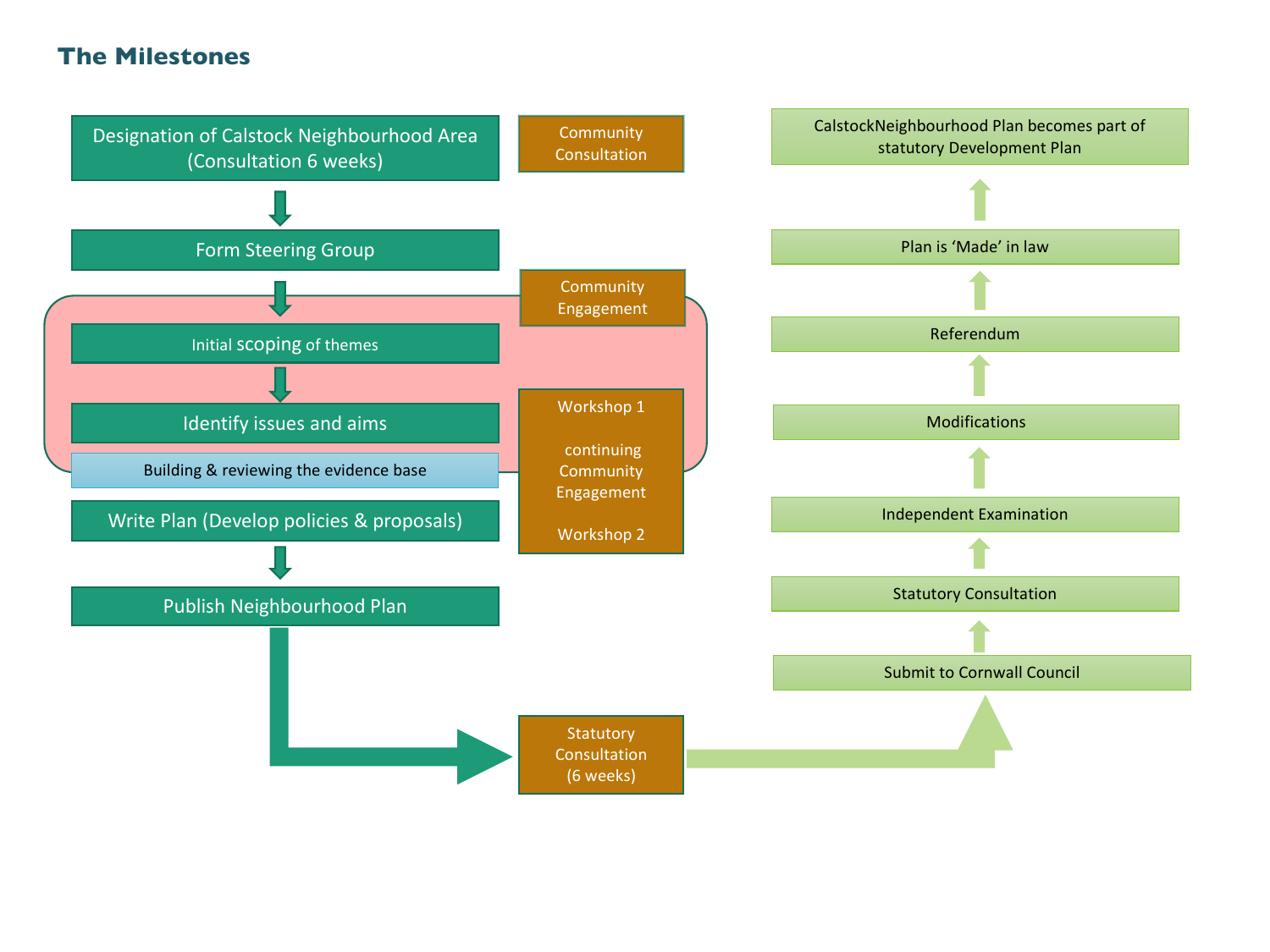# Cost estimate and potential grant sources

| <b>CORE COSTS</b>             |                                                                 |                              |            |                                                                                                                                |
|-------------------------------|-----------------------------------------------------------------|------------------------------|------------|--------------------------------------------------------------------------------------------------------------------------------|
| <b>Source</b>                 | Item                                                            | Unit Cost                    | Cost       | <b>Note</b>                                                                                                                    |
| <b>Consultants (SBF)</b>      | Project management of NP<br>Process                             |                              | £6,500     |                                                                                                                                |
| <b>Local</b><br>organisations | Room Hire for drop in sessions<br>etc                           | £75                          | £150       |                                                                                                                                |
| <b>Local</b><br>organisations | Refreshments                                                    | £35                          | £70        |                                                                                                                                |
| <b>Local Companies</b>        | Printing of leaflets,<br>questionnaires, pop-up banners,<br>etc | £ Varies                     | £1,100     |                                                                                                                                |
| <b>Professional</b>           | Door 2 Door delivery and RM<br>return licence                   | £550                         | £550       |                                                                                                                                |
| <b>Online</b>                 | SurveyMonkey licence for 1 year                                 | £300                         | £300       |                                                                                                                                |
| <b>Online</b>                 | Parish Online GIS licence for 2<br>year                         | £100                         | £200       |                                                                                                                                |
| <b>Consultants</b>            | <b>Plan Drafting</b>                                            | Inclusive with<br><b>SBF</b> | <b>Nil</b> | Restricted to support in Plan<br>drafting: if Plan writing is required<br>then this would be subject to<br>further agreement*. |
| <b>Local companies</b>        | Graphic design and print                                        | £1,000                       | £1,000     |                                                                                                                                |
| <b>Consultants (CC)</b>       | Local Landscape Character<br>Assessment                         | £3,500                       | £3,500     |                                                                                                                                |
| <b>Consultants</b>            | Heritage and Character<br>Assessment                            | £2,500                       | £2,500     |                                                                                                                                |
|                               |                                                                 | <b>TOTAL</b>                 | £15,870    |                                                                                                                                |